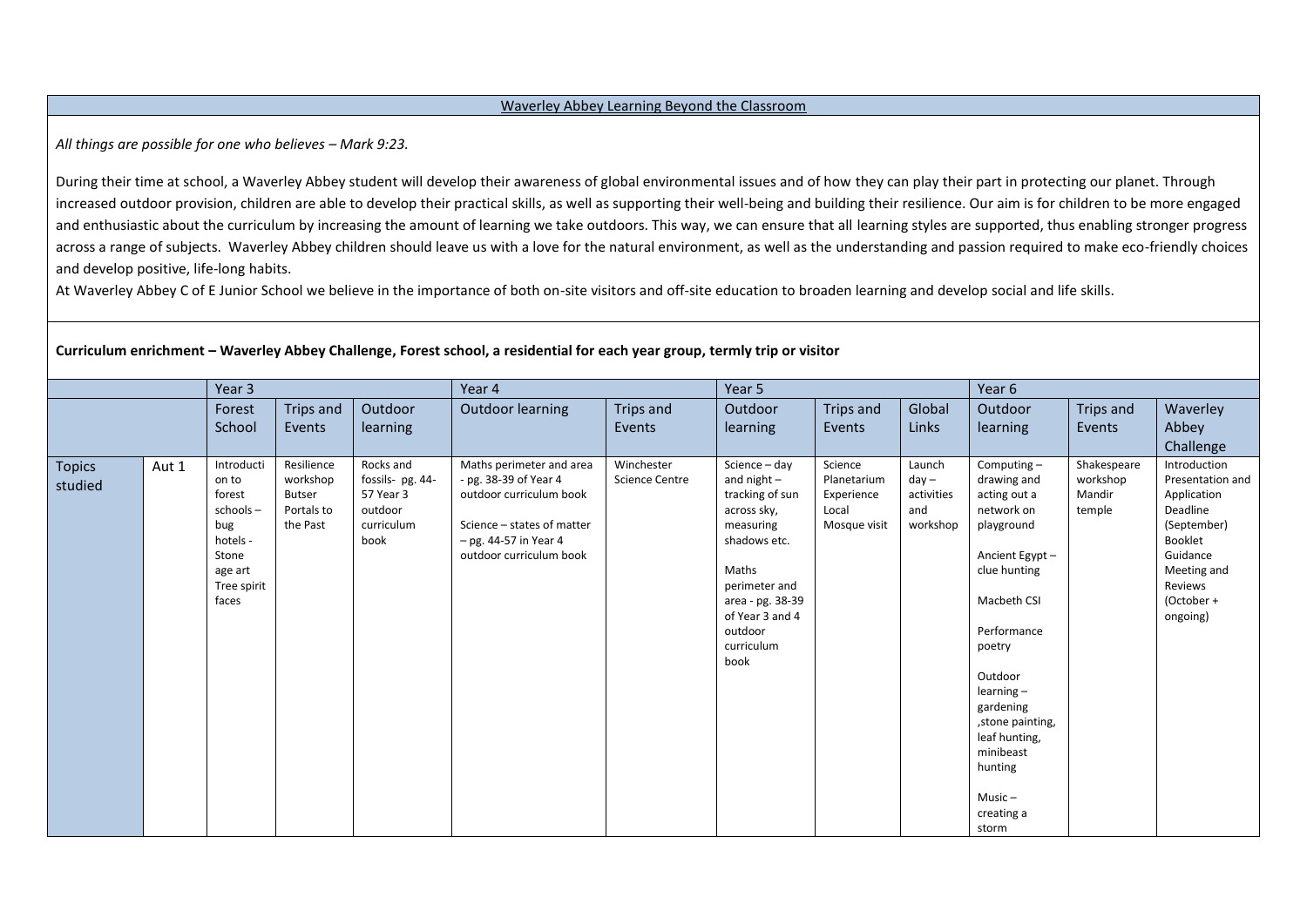| Aut 2                    | Tree spirit<br>faces<br>Knots-<br>(shoe<br>laces)<br>developm<br>ent of<br>skills | Signposts                               | Stone Age - pg.<br>72-85 in Year 6<br>outdoor<br>curriculum<br>book                                                     | RE - God, trinity, etc. - pg.<br>142-155 in Year 3 outdoor<br>curriculum book                                                                                                                                                                                                           | Signposts                                   | $Maths -$<br>perimeter and<br>area - pg. 38-39<br>of Year 4 book                                                                                                                                               | Signposts<br>Wintershall?           | Maths - shape<br>$-$ pg. 30-43 of<br>Year 6 book<br>Science-<br>evolution and<br>adaptation-<br>pg. 82-85 of<br>Year 6 book                                                                       | Signposts                                              | <b>First Aid Sessions</b><br>(October)<br>Personal<br>Presentations<br>(November)<br><b>British Fauna</b><br>Session<br>(December)    |
|--------------------------|-----------------------------------------------------------------------------------|-----------------------------------------|-------------------------------------------------------------------------------------------------------------------------|-----------------------------------------------------------------------------------------------------------------------------------------------------------------------------------------------------------------------------------------------------------------------------------------|---------------------------------------------|----------------------------------------------------------------------------------------------------------------------------------------------------------------------------------------------------------------|-------------------------------------|---------------------------------------------------------------------------------------------------------------------------------------------------------------------------------------------------|--------------------------------------------------------|---------------------------------------------------------------------------------------------------------------------------------------|
| Spring<br>$\mathbf{1}$   | Creating a<br>map,<br>scale<br>Fire<br>lighters<br>and<br>lighting a<br>fire      | Fishbourne<br>Roman<br>Palace           | Weaving /<br>creating 3D<br>shapes<br>measuring<br>dimensions -<br>pg. 40-43 in<br>Year 4 outdoor<br>curriculum<br>book | Maths - length and<br>measure<br>Art - collage, natural<br>materials - pg. 94-95 of<br>Year 4 outdoor curriculum<br>book                                                                                                                                                                | Anglo-Saxon Day<br>- Portals to the<br>Past | Science-<br>$materials - pg.$<br>44-57 in Year 4<br>book                                                                                                                                                       | Materials<br>workshop??             | WW2-pg. 72-<br>85 in Year 4<br>book<br>Dig for victory -<br>separate lesson<br>plan TBC                                                                                                           | Aldershot<br>Military<br>Museum<br>VE Day Tea<br>party | <b>Emergency Calls</b><br>Sessions<br>(January)<br>E-safety<br>Presentations<br>(February)<br><b>British Flora</b><br>Session (March) |
| Spring<br>$\overline{2}$ | Fire<br>lighters<br>and<br>lighting a<br>fire                                     | Signposts                               | Geography - UK<br>counties and<br>cities pg. 62-63<br>in Year 3<br>outdoor<br>curriculum<br>book                        | Animals including humans<br>Van Gogh - pg. 88-89 in<br>Year 4 outdoor curriculum<br>book                                                                                                                                                                                                |                                             | $RE - God$ ,<br>trinity, $etc. -$<br>pg. 142-155 in<br>Year 3 book                                                                                                                                             | Year 5<br>residential -<br>Calshott | Science - living<br>things and their<br>habitats - pg.<br>44-57 of Year 6<br>book                                                                                                                 | ZooLab                                                 |                                                                                                                                       |
| Sum 1                    | Shelter<br>buildings<br>Tools<br>$work -$<br>medals<br>and<br>medallion           | <b>RHS Wisley</b>                       | Perimeter and<br>$2&3D$ shape $-$<br>pg. 31-43 in Yr3<br>outdoor<br>curriculum<br>book                                  | Science - plants - pg. 46-<br>47 Year 6 outdoor<br>curriculum book                                                                                                                                                                                                                      | Year 4 Residential<br>- Runways End         | Science - living<br>things and their<br>habitats-<br>habitats $-$ pg.<br>54-55 of Year 6<br>book<br>Jane Goodall -<br>pg. 88-89 in<br>Year 3 book                                                              | <b>River Wey</b>                    | Maths - angles<br>and direction -<br>pg. 36-41 of<br>Year 5 book                                                                                                                                  | Year 6<br>residential -<br><b>UKSA</b>                 | Map Reading<br>Session (Summer<br>term)<br>Expedition (May)                                                                           |
| Sum <sub>2</sub>         | All skills<br>come<br>together<br>- shelter,<br>fire                              | Signposts<br>Residential<br>- Sleepover | Algorithms-<br>blindfold trail                                                                                          | Art - printing using natural<br>resources $-$ pg. 96-97 of<br>Year 5 book and pg. 108-<br>111 of Year 4 book<br>Maths $-$ shapes $-$ pg. 30-<br>43 Year 4 book<br>Forest School Day All skills<br>come together - shelter,<br>fire - carousel of activities,<br>1 hour for each session | Farnham Local<br>study ??                   | $Art - printing$<br>using natural<br>resources - pg.<br>96-97 of Year 5<br>book<br>Forest School<br>Day All skills<br>come together<br>- shelter, fire<br>carousel of<br>activities 1 hour<br>for each session | Portals to<br>the past?             | Geography-UK<br>counties and<br>cities pg. 62-63<br>in Year 3 book<br>Forest School<br>Day All skills<br>come together<br>- shelter, fire<br>carousel of<br>activities 1 hour<br>for each session | Leavers<br>Service<br>Cathedral                        | Assessing<br>booklets and<br>Awards (June)<br>Presentation<br>Evening (June)                                                          |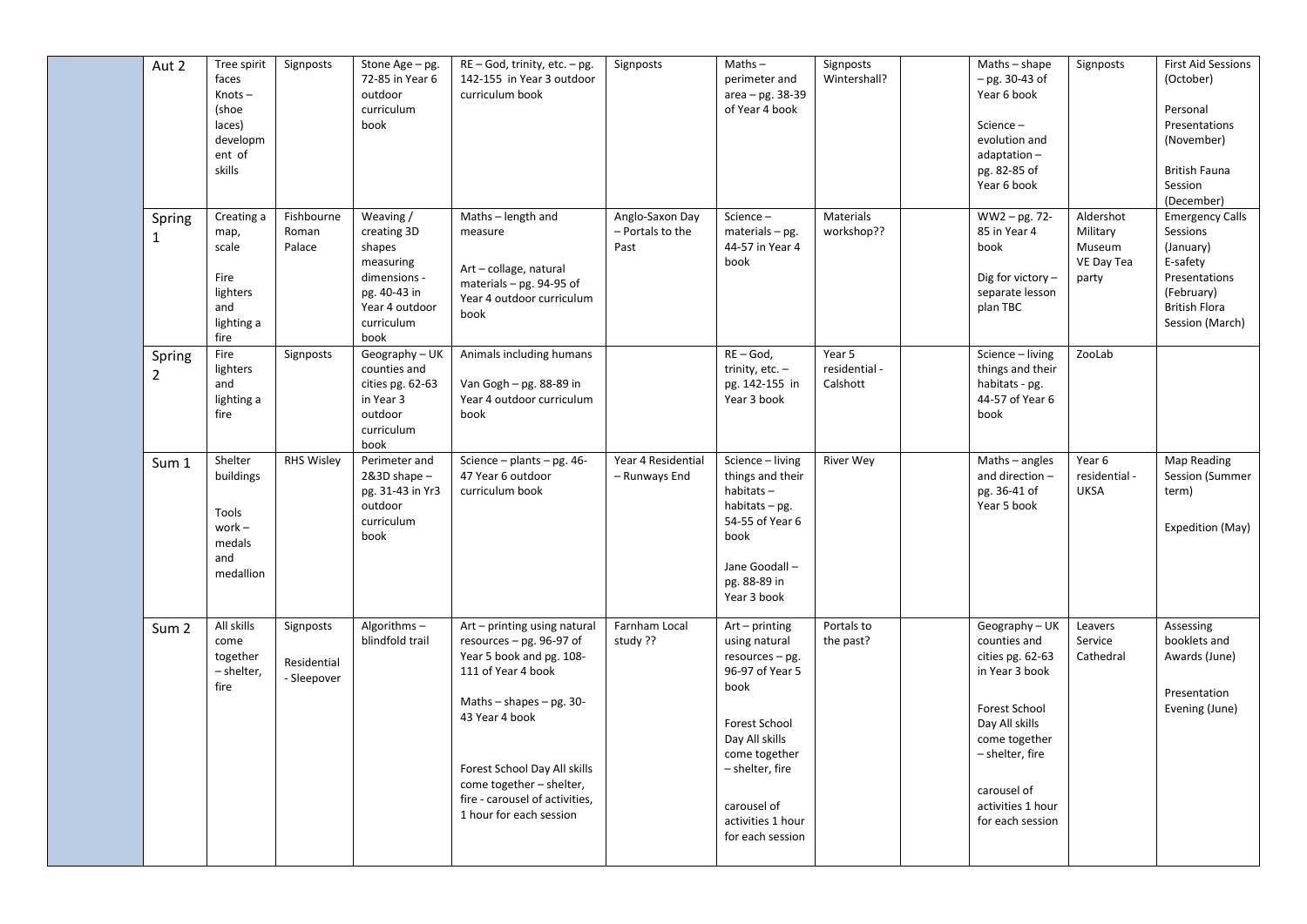|                                                                                |                     | Year 3                                                                                                                                                                   |                                                                                                                                                                        | Art -<br>Team building -<br>Knots -<br>Tools and fire - CC                                                                                                                                                              |                                                                                                                                                                                                                                                                                                                                                                                                       | Art -<br>Team building -<br>Knots -<br>Tools and fire -<br>CC                                                                                                                                             |                                                                                                                                                                                                                                                                                  |  | Art-<br>Team building -<br>Knots -<br>Tools and fire -<br><b>CC</b><br>Year 6                                                                                                                                                                                                                                                                                                                                                                                                                                                                                                                                                                                                                                                                                                                                                                                          |  |  |
|--------------------------------------------------------------------------------|---------------------|--------------------------------------------------------------------------------------------------------------------------------------------------------------------------|------------------------------------------------------------------------------------------------------------------------------------------------------------------------|-------------------------------------------------------------------------------------------------------------------------------------------------------------------------------------------------------------------------|-------------------------------------------------------------------------------------------------------------------------------------------------------------------------------------------------------------------------------------------------------------------------------------------------------------------------------------------------------------------------------------------------------|-----------------------------------------------------------------------------------------------------------------------------------------------------------------------------------------------------------|----------------------------------------------------------------------------------------------------------------------------------------------------------------------------------------------------------------------------------------------------------------------------------|--|------------------------------------------------------------------------------------------------------------------------------------------------------------------------------------------------------------------------------------------------------------------------------------------------------------------------------------------------------------------------------------------------------------------------------------------------------------------------------------------------------------------------------------------------------------------------------------------------------------------------------------------------------------------------------------------------------------------------------------------------------------------------------------------------------------------------------------------------------------------------|--|--|
| Key skills to<br>progress-<br>Building,<br>problem-<br>solving and<br>teamwork | Shelter<br>building | Create a tarpaulin shelter<br>contributions<br>weatherproofing<br>and whether it is<br>fit for purpose<br>Double Walled<br>Lean-To                                       | Work successfully as a group, consider<br>and evaluate each members'<br>Compare and evaluate the shelters in<br>relation to their sturdiness, durability,<br>Frame Flv |                                                                                                                                                                                                                         | Year 4<br>Design and build varying sized shelters<br>using tarpaulin and materials found in Wild<br>Area/blindfold trail.<br>Work successfully as a group, having<br>considered and evaluated each members'<br>contributions<br>Compare and evaluate the shelters in<br>relation to their sturdiness, durability,<br>weatherproofing and whether it is fit for<br>purpose<br>A Frame Fly<br>Wind Shed |                                                                                                                                                                                                           | Year 5<br>Work successfully as a group, considering<br>and evaluating each members'<br>contributions<br>Compare and evaluate the shelters in<br>relation to their sturdiness, durability,<br>weatherproofing and whether it is fit for<br>purpose<br>Envelope<br><b>Body Bag</b> |  | Shelter building challenge - working in teams<br>the children plan, build and review their<br>shelters (recap the different ways to build<br>shelters)<br>Work successfully as a group, having considered<br>and evaluated each members' contributions<br>Compare and evaluate the shelters in relation<br>to their sturdiness, durability, weatherproofing<br>and whether it is fit for purpose<br>Create a tipi shelter with camouflage<br>The Lean-to Shelter<br>A large branch is positioned either against a<br>standing tree or a Y shaped stick to form a ridge<br>pole.<br>Large sticks can then be leant against it to form<br>a lattice which makes up the structure for the<br>sides of the shelter.<br>Bracken, large leaves and grasses can then be<br>placed on top of and weaved into the structure<br>of the shelter to reduce wind and water ingress. |  |  |
|                                                                                | Knots               | More sophisticated use of knots for<br>attaching to structures and trees<br>Lashing and frapping frames and dual<br>structures<br>Reef knot<br>Half hitch<br>Clove hitch |                                                                                                                                                                        | More sophisticated knots for attaching to<br>structures and trees<br>Independent use of lashing and frapping<br>techniques<br>Reef knot<br>Half hitch<br>Clove hitch<br>Timber hitch<br>Round turn and two half hitches |                                                                                                                                                                                                                                                                                                                                                                                                       | Shelter hitches and knots<br>More complex knots and selecting the<br>correct knot for a job<br>Reef knot<br>Half hitch<br>Clove hitch<br>Timber hitch<br>Round turn and two half hitches<br>Shear lashing |                                                                                                                                                                                                                                                                                  |  | More complex knots and selecting the correct<br>knot for a job<br>Reef knot<br>Half hitch<br>Clove hitch<br>Timber hitch<br>Round turn and two half hitches<br>Shear lashing<br>Square lashing                                                                                                                                                                                                                                                                                                                                                                                                                                                                                                                                                                                                                                                                         |  |  |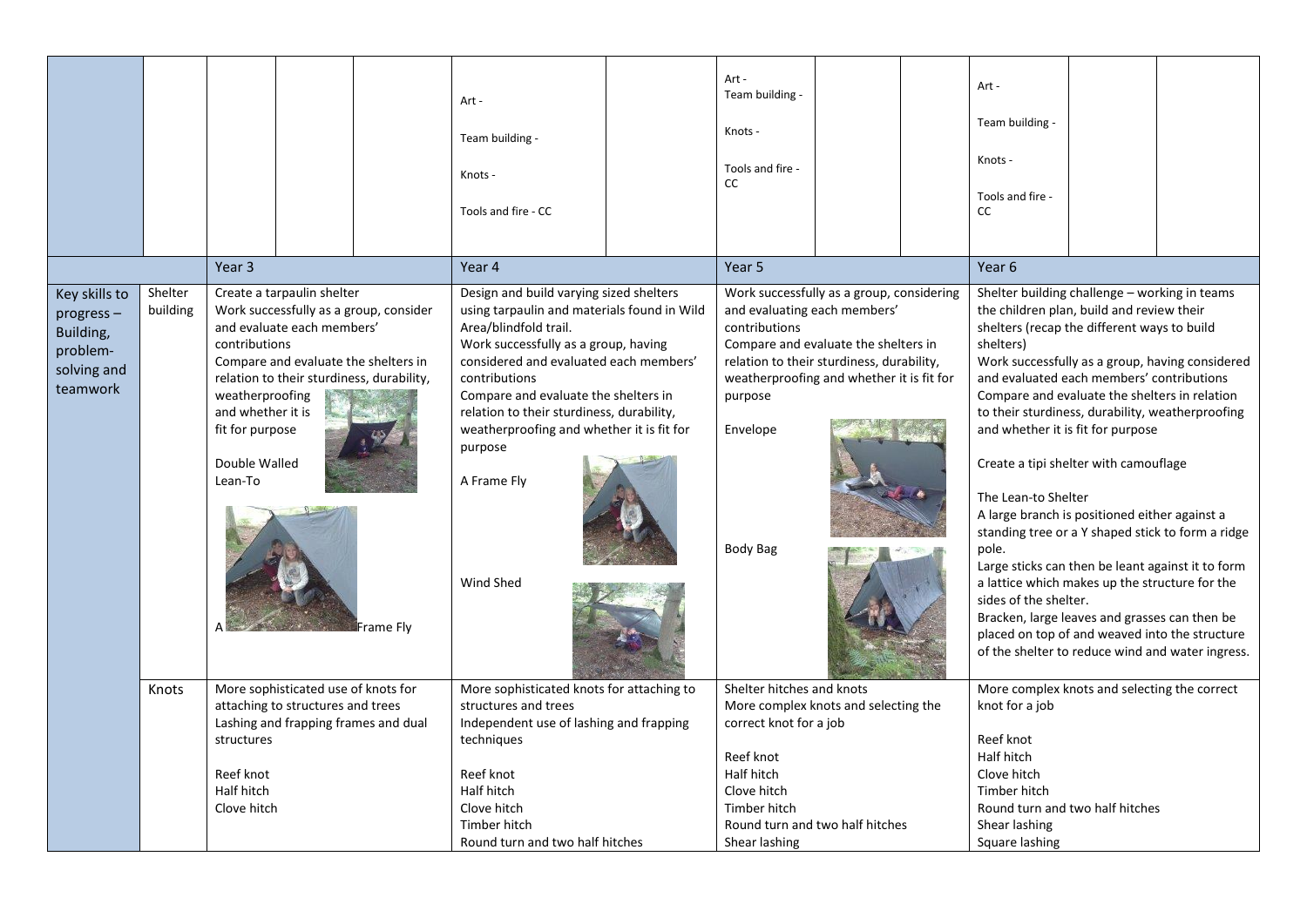|                         |                                            | Shear lashing                                  | Square lashing                               |                                                  |
|-------------------------|--------------------------------------------|------------------------------------------------|----------------------------------------------|--------------------------------------------------|
|                         |                                            |                                                |                                              |                                                  |
|                         |                                            |                                                |                                              |                                                  |
|                         | Children will develop their skills when    | Children will develop their skills when using  | Children will develop their skills when      | Children will develop their skills when using a  |
| Using<br>Tools          | using a range of tools. Tools will only be | a range of tools. Tools will only be used      | using a range of tools. Tools will only be   | range of tools. Tools will only be used when the |
|                         | used when the children are physically,     | when the children are physically, mentally     | used when the children are physically,       | children are physically, mentally and socially   |
| Only to                 | mentally and socially ready to do so.      | and socially ready to do so. Children's        | mentally and socially ready to do so.        | ready to do so. Children's ability to use tools  |
| be                      | Children's ability to use tools will       | ability to use tools will develop at different | Children's ability to use tools will develop | will develop at different ages                   |
| complet                 | develop at different ages                  | ages                                           | at different ages                            |                                                  |
| ed in                   |                                            |                                                |                                              | Loppers                                          |
| sessions                | Peeler $(1:1)$                             | Loppers                                        | Loppers                                      | Secateurs                                        |
| led by                  |                                            | Secateurs                                      | Secateurs                                    | Knives for whittling                             |
| <b>Forest</b>           |                                            | Knives for whittling                           | Knives for whittling                         | Bow saw                                          |
| <b>School</b>           |                                            |                                                | Bow saw                                      | <b>Bill Hook</b>                                 |
| Lead                    |                                            |                                                | <b>Bill Hook</b>                             |                                                  |
| <b>Practitio</b><br>ner |                                            |                                                | Make a Tent peg                              | Make a spoon<br>Make a stool                     |
|                         |                                            |                                                |                                              |                                                  |
| Blindfol                | Blind drawing - In pairs, one child is     | Blindfold Line up: Make the whole              | Blindfold square: All children to put        | Blindfold square All children to put one         |
| d trail                 | blindfolded. The other child               | team wear blindfolds, line up holding          | one hand on the rope which is 10 m           | hand on the rope which is 10 m long.             |
| activitie               | describes a leaf or other natural          | hands. Get the team to line-up in an           | long. Children must then put their           | Children must then put their blindfolds on       |
| ${\sf S}$               | object and the blindfolded child           | order without removing blindfolds.             | blindfolds on and hold the rope with         | and hold the rope with both hands they           |
|                         | draws what is described.                   | Age, name letters of alphabet etc.             | both hands they must keep both               | must keep both hands on the rope (so they        |
|                         |                                            |                                                | hands on the rope (so they cannot            | cannot take off blindfolds etc.) and create      |
|                         | Meet a tree - In pairs, blindfolded        | <b>Blindfold rope line</b>                     | take off blindfolds etc.) and create a       | a square, continue with different more           |
|                         | child to be guided to a tree by their      | Lay a thin rope line out on the grass.         | square, continue with different more         | complex shapes.                                  |
|                         | partner and "hug" the tree,                | Use a rope about 10m long. Players             | complex shapes.                              |                                                  |
|                         | touching and smelling the bark,            | are blindfolded one at a time and are          |                                              | Robot Wars- mark an area of about 10m            |
|                         | exploring the tree as far as they can      | challenged to walk the line. More              | <b>Blind Leads (on or off trail)</b>         | by 10m on grass with string or hazard tape.      |
|                         | reach up or down. Encourage                | points for getting further, losing points      | Develop trust and communication,             | Randomly spread out 30 foam balls or balls       |
|                         | descriptive language. The child is         | every time they step on the ground             | sometimes called Trust Walks, One            | of paper.                                        |
|                         | taken back to the log circle and is        | other than on the line.                        | person is blindfolded and their              |                                                  |
|                         | asked to identify the tree without         |                                                | partner is sighted. The person takes         | Group members are paired up. One is the          |
|                         | their blindfold. A few spins will help     | <b>Blindfolds Maze</b>                         | the other for a walk by holding their        | Robot and the other is the Director. The         |
|                         | confuse them                               | For this blindfold game, a marker is put       | hand or arm and talking to them as           | Robot is blindfolded and is in the zone, the     |
|                         |                                            | on a clear space of grass. A person            | they go. This activity with blindfolds       | Director is sighted and stands just outside      |
|                         | <b>Blindfold Shapes</b>                    | wears a blindfold and is then given a          | can progress by:                             | the zone. You could have up to four Robots       |
|                         | For this blindfold games use a large       | route to follow away from the mark. At         | Making the route they take<br>$\bullet$      | in the zone at any one time thought it           |
|                         | loop of rope, about 30m works well.        | the end of the route they are to               | more complex with regards                    | works well with just two.                        |
|                         | A team of between 4 and 6                  | retrace their steps. Then the blindfold        | to turns and twists                          |                                                  |
|                         | individuals should be asked to lay         | is removed. The closer they are to the         | Low level obstacles to step<br>$\bullet$     | To score points the Director directs the         |
|                         | this loop on the ground in a specific      | start point the better. Progression in         | over can be incorporated                     | Robot to the balls of paper (walking only,       |
|                         | shape such as a square or circle           | this task is to make the route more            | such as cones                                | no running). They pick these up and then         |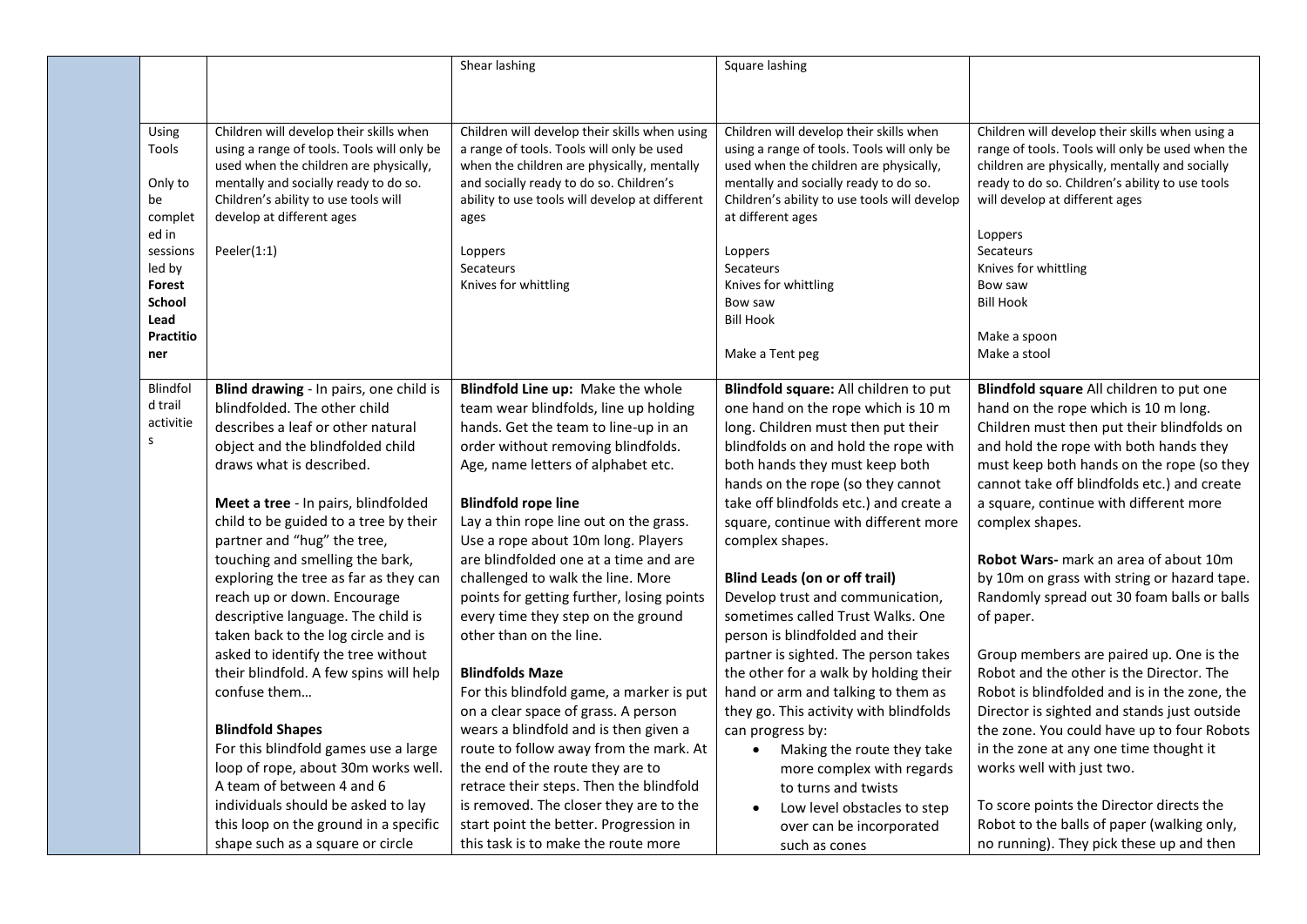| whilst all of them are blindfolded<br>and in contact with the rope. For<br>younger groups give them 20 | complex for example start with 10<br>steps forward. The next route may be<br>5 steps forward and 5 steps to the left | The contact between the<br>partners can be reduced for<br>example contact only with | are directed to throw them (underarm<br>only) at the other Robots. If they hit then<br>the pair gets a point. |
|--------------------------------------------------------------------------------------------------------|----------------------------------------------------------------------------------------------------------------------|-------------------------------------------------------------------------------------|---------------------------------------------------------------------------------------------------------------|
| minutes planning time and time for                                                                     | and so on. Works best with delegates                                                                                 | one finger or perhaps verbal                                                        | Each game can last 5 minutes. The pair                                                                        |
| a couple of dry runs, all without                                                                      | working in pairs, one with blindfold                                                                                 | communication only                                                                  | with the most points wins. Have a referee                                                                     |
| blindfolds. For older groups just set                                                                  | and one sighted to check they don't go                                                                               | The sighted partner is there to                                                     | to keep score and to ensure that balls are                                                                    |
| them the task.                                                                                         | too far off track and to be beside them                                                                              | provide safety and support for the                                                  | thrown gently and robots move slowly for                                                                      |
|                                                                                                        | to give a steadying hand.                                                                                            | person ensuring that they follow a                                                  | safety purposes.                                                                                              |
| <b>Blindfolds route re-trace</b>                                                                       |                                                                                                                      | safe route.                                                                         |                                                                                                               |
| This one is a short fun game                                                                           | Sheep and Shepherd Use a large open                                                                                  |                                                                                     | <b>Blind Leads (on or off trail)</b>                                                                          |
| involving blindfolds. Place a marker                                                                   | grass space free from any obstructions                                                                               | <b>Night line</b>                                                                   | Develop trust and communication,                                                                              |
| on a large grassed area.                                                                               | or hazards. Using rope laid on the                                                                                   | Mark out a trail with rope. The trail                                               | sometimes called Trust Walks. One person                                                                      |
| Stand a player at the marker                                                                           | ground mark out a pen. Select one                                                                                    | should include areas of sensory                                                     | is blindfolded and their partner is sighted.                                                                  |
| wearing a blindfold. Then give them                                                                    | team member to be the shepherd.                                                                                      | interest such as over grass, over soft                                              | The person takes the other for a walk by                                                                      |
| walking instructions along the lines                                                                   | Everyone else will take the role of                                                                                  | floor mats, under a crawl net.                                                      | holding their hand or arm and talking to                                                                      |
| of 2 steps forward, 5 right etc.                                                                       | sheep. The shepherd has to get the                                                                                   | Blindfold all members of the group                                                  | them as they go. This activity with                                                                           |
| When they get to the end of the                                                                        | sheep in the pen. The shepherd is to                                                                                 | then ask them to follow the rope                                                    | blindfolds can progress by:                                                                                   |
| trail give them the reverse                                                                            | stay in one place in the centre of the                                                                               | staying together as a group by                                                      | Making the route they take more<br>$\bullet$                                                                  |
| instructions.                                                                                          | field and may only clap or whistle. The                                                                              | holding the back of the coat of the                                                 | complex with regards to turns and                                                                             |
| The goal is that they should finish as                                                                 | sheep wear blindfolds and are                                                                                        | person in front of them. Give the                                                   | twists                                                                                                        |
| close to the start point as they can.                                                                  | scattered around the field and may                                                                                   | leader a jug of water to carry, change                                              | Low level obstacles to step over<br>$\bullet$                                                                 |
| Work in pairs, one wearing                                                                             | only make sheep noises. Before                                                                                       | the leader by placing bits of string on                                             | can be incorporated such as cones                                                                             |
| blindfolds and the other sighted to                                                                    | putting blindfolds in place, give the                                                                                | the course to show when the leader                                                  | The contact between the partners<br>$\bullet$                                                                 |
| give instructions and check for                                                                        | team time to plan how they are going                                                                                 | should go to the back. Set 2 teams                                                  | can be reduced for example                                                                                    |
| safety. The second person shouldn't                                                                    | to use these sounds to achieve the                                                                                   | off at similar times to complete the                                                | contact only with one finger or                                                                               |
| tell them how well they are doing                                                                      | task. Allow up to 30 minutes for the                                                                                 | course though one starts from                                                       | perhaps verbal communication                                                                                  |
| until the instructions are finished.                                                                   | activity.                                                                                                            | different ends of the rope. Give each                                               | only                                                                                                          |
|                                                                                                        |                                                                                                                      | team a jug of water to carry each                                                   | The sighted partner is there to provide                                                                       |
|                                                                                                        |                                                                                                                      | team member must take a turn at                                                     | safety and support for the person ensuring                                                                    |
| <b>Circle of Silence (with Blindfolds)</b>                                                             |                                                                                                                      | carrying the water at least once! See                                               | that they follow a safe route.                                                                                |
| Split class into two groups of 15.                                                                     | <b>Blindfolds route re-trace</b>                                                                                     | which team has the most water.                                                      |                                                                                                               |
| Group to stand in an inward facing                                                                     | This one is a short fun game involving                                                                               | Team must negotiate past the other                                                  |                                                                                                               |
| circle with an arm's length between                                                                    | blindfolds. Place a marker on a large                                                                                | team as well to get to the end of the                                               | <b>Night line</b>                                                                                             |
| each person. One person is given an                                                                    | grassed area.                                                                                                        | rope.                                                                               | Mark out a trail with rope. The trail should                                                                  |
| object that if jarred will make a                                                                      | Stand a player at the marker wearing a                                                                               |                                                                                     | include areas of sensory interest such as                                                                     |
| noise, a large tin with a few marbles                                                                  | blindfold. Then give them walking                                                                                    | Remote Control Divide the team in                                                   | over grass, over soft floor mats, under a                                                                     |
| in it works really well. The tin must                                                                  | instructions along the lines of 2 steps                                                                              | to pairs. Blindfolds Mark out a start                                               | crawl net. Blindfold all members of the                                                                       |
| be passed from one person to the                                                                       | forward, 5 right etc. When they get to                                                                               | area and finish area, using the                                                     | group then ask them to follow the rope                                                                        |
| next as quietly as they can. One of                                                                    | the end of the trail give them the                                                                                   | blindfold trail complete with                                                       | staying together as a group by holding the                                                                    |
| the group wears a blindfold and                                                                        | reverse instructions.                                                                                                | obstacles etc Make sure the robot                                                   | back of the coat of the person in front of                                                                    |
| asked to stand in the middle of the                                                                    | The goal is that they should finish as                                                                               | doesn't speak and wears a blindfold.                                                | them. Give the leader a jug of water to                                                                       |
| circle. Their aim is to listen out for                                                                 | close to the start point as they can.                                                                                | Children must control their robots.                                                 | carry, change the leader by placing bits of                                                                   |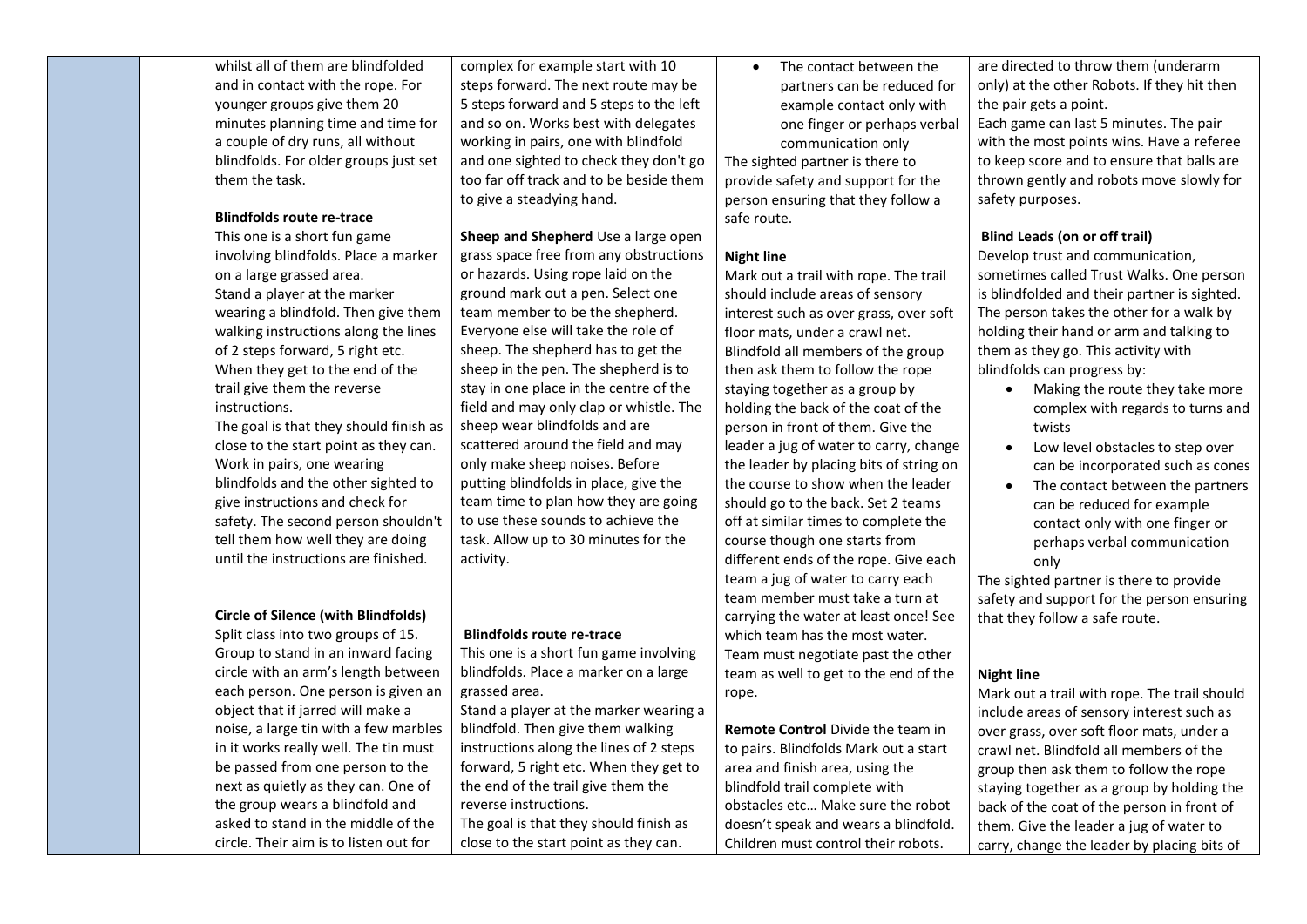| the noise of the tin and marbles. If<br>they hear it they should point to<br>where the noise comes from.<br>Whoever made the noise takes the<br>place of the person in the middle of<br>the group. | Work in pairs, one wearing blindfolds<br>and the other sighted to give<br>instructions and check for safety. The<br>second person shouldn't tell them how<br>well they are doing until the<br>instructions are finished.<br>Circle of Silence (with Blindfolds) Split<br>class into two groups of 15. Group to<br>stand in an inward facing circle with an<br>arm's length between each person.<br>One person is given an object that if<br>jarred will make a noise, a large tin<br>with a few marbles in it works really | Controllers of the robots must<br>communicate with their robot from<br>the start.<br><b>Blindfolds route re-trace</b><br>This one is a short fun game<br>involving blindfolds. Place a marker<br>on a large grassed area.<br>Stand a player at the marker wearing<br>a blindfold. Then give them walking<br>instructions along the lines of 2 steps                                    | string on the course to show when the<br>leader should go to the back. Set 2 teams<br>off at similar times to complete the course<br>though one starts from different ends of<br>the rope. Give each team a jug of water to<br>carry each team member must take a turn<br>at carrying the water at least once! See<br>which team has the most water. Team<br>must negotiate past the other team as well<br>to get to the end of the rope.<br><b>Remote Control Divide the team in to</b><br>pairs. Blindfolds Mark out a start area and |
|----------------------------------------------------------------------------------------------------------------------------------------------------------------------------------------------------|----------------------------------------------------------------------------------------------------------------------------------------------------------------------------------------------------------------------------------------------------------------------------------------------------------------------------------------------------------------------------------------------------------------------------------------------------------------------------------------------------------------------------|----------------------------------------------------------------------------------------------------------------------------------------------------------------------------------------------------------------------------------------------------------------------------------------------------------------------------------------------------------------------------------------|-----------------------------------------------------------------------------------------------------------------------------------------------------------------------------------------------------------------------------------------------------------------------------------------------------------------------------------------------------------------------------------------------------------------------------------------------------------------------------------------------------------------------------------------|
|                                                                                                                                                                                                    | well. The tin must be passed from one<br>person to the next as quietly as they<br>can. One of the group wears a<br>blindfold and asked to stand in the<br>middle of the circle. Their aim is to<br>listen out for the noise of the tin and<br>marbles. If they hear it they should<br>point to where the noise comes from.<br>Whoever made the noise takes the<br>place of the person in the middle of                                                                                                                     | forward, 5 right etc. When they get<br>to the end of the trail give them the<br>reverse instructions.<br>The goal is that they should finish as<br>close to the start point as they can.<br>Work in pairs, one wearing blindfolds<br>and the other sighted to give<br>instructions and check for safety. The<br>second person shouldn't tell them<br>how well they are doing until the | finish area, using the blindfold trail<br>complete with obstacles etc Make sure<br>the robot doesn't speak and wears a<br>blindfold. Children must control their<br>robots. Controllers of the robots must<br>communicate with their robot from the<br>start.<br><b>Blindfolds route re-trace</b>                                                                                                                                                                                                                                       |
|                                                                                                                                                                                                    | the group.                                                                                                                                                                                                                                                                                                                                                                                                                                                                                                                 | instructions are finished.<br><b>Minefield</b><br>Lay a large number of soft objects to<br>be avoided on a grass area. Amongst<br>them place some soft objects to be<br>retrieved. The in each pair one<br>person is blindfolded and must be<br>guided by the other to retrieve the<br>targets without touching any of the<br>mines. Easiest if the person doing the                   | This one is a short fun game involving<br>blindfolds. Place a marker on a large<br>grassed area.<br>Stand a player at the marker wearing a<br>blindfold. Then give them walking<br>instructions along the lines of 2 steps<br>forward, 5 right etc. When they get to the<br>end of the trail give them the reverse<br>instructions.<br>The goal is that they should finish as close                                                                                                                                                     |
|                                                                                                                                                                                                    |                                                                                                                                                                                                                                                                                                                                                                                                                                                                                                                            | guiding can touch the other person's<br>hand. Harder if they may only talk to<br>them, harder again if the person<br>guiding is on the edge of the area.                                                                                                                                                                                                                               | to the start point as they can. Work in<br>pairs, one wearing blindfolds and the other<br>sighted to give instructions and check for<br>safety. The second person shouldn't tell<br>them how well they are doing until the<br>instructions are finished.<br><b>Minefield</b><br>Lay a large number of soft objects to be<br>avoided on a grass area. Amongst them                                                                                                                                                                       |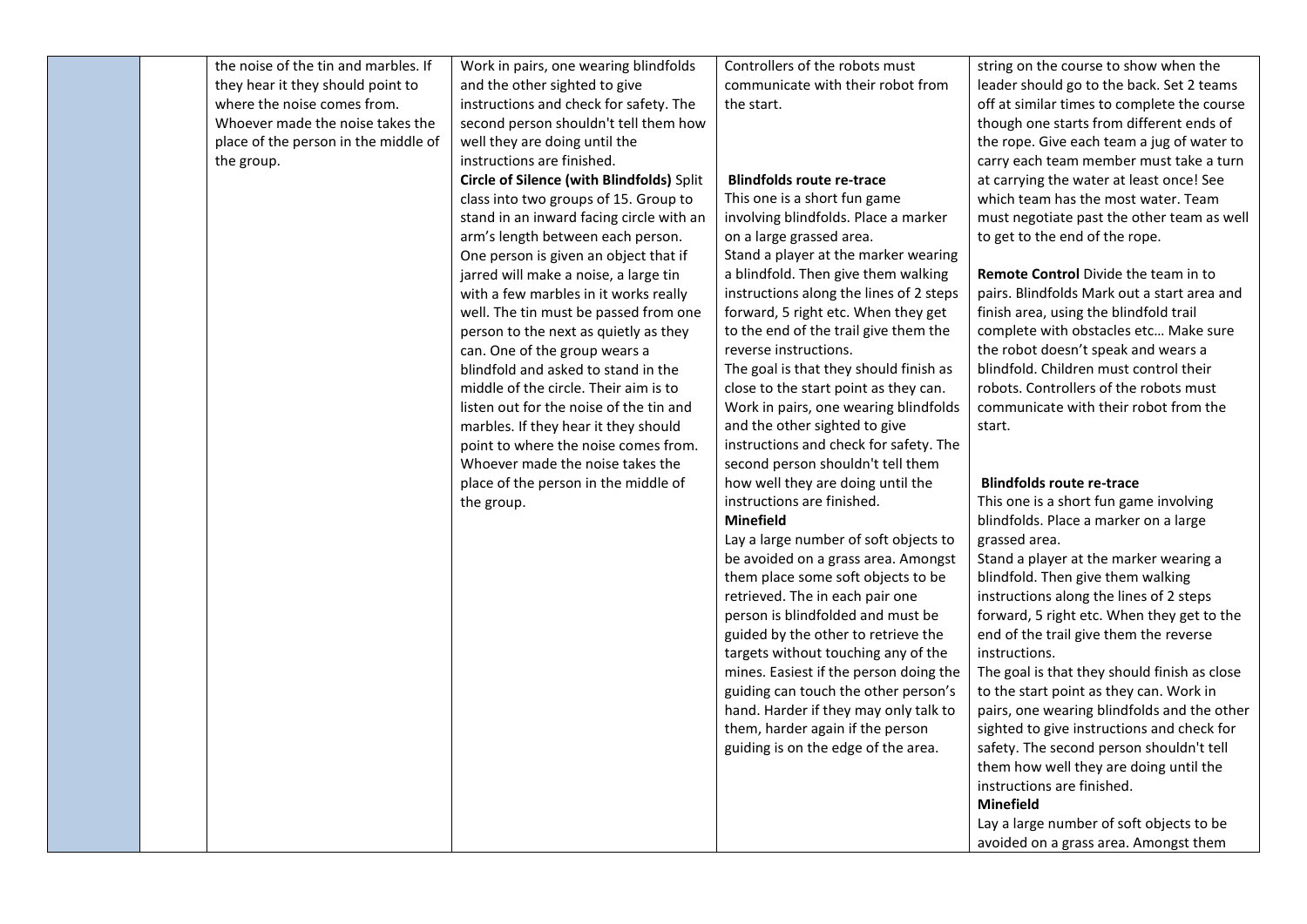|                         |                                                                                                                                                                                                                                                                                                                                                                                                                                                                                                                                                                                                                                                                                                                                                                                                                                                                                        |                                                                                                                                                                                                                                                                                                                                                                                                                                                                                                                                                                                                                                                                                                                                                                                                                                                                                                                                                                                                                                 |                                                                                                                                                                                                                                                                                                                                                                                                                                                                                                                                                                                                                                                                                                                                                                                                                                                                                                                                                                                                                                                                                                                                                                                         | place some soft objects to be retrieved.<br>The in each pair one person is blindfolded<br>and must be guided by the other to<br>retrieve the targets without touching any<br>of the mines. Easiest if the person doing<br>the guiding can touch the other person's<br>hand. Harder if they may only talk to them,<br>harder again if the person guiding is on the<br>edge of the area.                                                                                                                                                                                                                                                                                                                                                                                                                                                                                                                                                                                                                                                                                                                                                                                                                                                                                                                                                                  |
|-------------------------|----------------------------------------------------------------------------------------------------------------------------------------------------------------------------------------------------------------------------------------------------------------------------------------------------------------------------------------------------------------------------------------------------------------------------------------------------------------------------------------------------------------------------------------------------------------------------------------------------------------------------------------------------------------------------------------------------------------------------------------------------------------------------------------------------------------------------------------------------------------------------------------|---------------------------------------------------------------------------------------------------------------------------------------------------------------------------------------------------------------------------------------------------------------------------------------------------------------------------------------------------------------------------------------------------------------------------------------------------------------------------------------------------------------------------------------------------------------------------------------------------------------------------------------------------------------------------------------------------------------------------------------------------------------------------------------------------------------------------------------------------------------------------------------------------------------------------------------------------------------------------------------------------------------------------------|-----------------------------------------------------------------------------------------------------------------------------------------------------------------------------------------------------------------------------------------------------------------------------------------------------------------------------------------------------------------------------------------------------------------------------------------------------------------------------------------------------------------------------------------------------------------------------------------------------------------------------------------------------------------------------------------------------------------------------------------------------------------------------------------------------------------------------------------------------------------------------------------------------------------------------------------------------------------------------------------------------------------------------------------------------------------------------------------------------------------------------------------------------------------------------------------|---------------------------------------------------------------------------------------------------------------------------------------------------------------------------------------------------------------------------------------------------------------------------------------------------------------------------------------------------------------------------------------------------------------------------------------------------------------------------------------------------------------------------------------------------------------------------------------------------------------------------------------------------------------------------------------------------------------------------------------------------------------------------------------------------------------------------------------------------------------------------------------------------------------------------------------------------------------------------------------------------------------------------------------------------------------------------------------------------------------------------------------------------------------------------------------------------------------------------------------------------------------------------------------------------------------------------------------------------------|
| Team<br><b>Building</b> | All Aboard: Keep the class in 3 small<br>groups. The aim is to get all of their<br>team stood and balanced on the<br>tarpaulin sheet. After each<br>successful attempt the team should<br>step off the sheet and it folded in<br>half. The idea is to get the group on<br>to the smallest sheet they can. Get<br>children to fold without stepping<br>off!<br>Plank Game or Line up: Line the<br>group up and ask the group to<br>rearrange them-selves in to height<br>order, shoe size, name order,<br>etcUse a line on the floor or gym<br>benches or crates and planks for<br>this task depending on ability of the<br>group.<br>All Up: Get the group in pairs to sit<br>down with toes touching and<br>holding hands. The aim is to then<br>stand up without moving their feet<br>and without letting go of hands.<br>When they have got competent at<br>pairs do fours, six etc | Tyre Walk. mark out a start and finish<br>line. Practice the balancing of team<br>members on the tyres before starting<br>the task.<br>Stepping Stones. mark out a start and<br>finish line. Brief the group and give<br>them a time limit. If required lay the<br>stepping stones out first to avoid<br>having to move the stones.<br>Laser Field Set-up a course using<br>string, or rope use chairs to put string<br>around so it is kept taught at sides.<br>Randomly weave a course. Don't make<br>the spaces to large otherwise children<br>will find the challenge to easy. Try and<br>make a 5m course. Children in their<br>group must attempt to get their whole<br>team through the 'laser' field. One<br>player may take to the course at a time<br>the others may help from the start<br>(not the sides or finish!!) Each player<br>starts with 3 lives. Each time a life is<br>lost the whole team must start again<br>and the player loses one of their lives.<br>See how many of your team you can<br>get safe. | Laser Field Set-up a course using<br>string, use chairs to put string around<br>so it is kept taught at sides.<br>Randomly weave a course. Don't<br>make the spaces to large otherwise<br>children will find the challenge to<br>easy. Try and make a 5m course.<br>Children in their group must attempt<br>to get their whole team through the<br>laser'field. One player may take to<br>the course at a time the others may<br>help from the start (not the sides or<br>finish!!) Each player starts with 3<br>lives. Each time a life is lost the<br>whole team must start again and the<br>player loses one of their lives. See<br>how many of your team you can get<br>safe.<br>Human Knot Split class into 3 groups,<br>get children to from a circle in their<br>group. Take hold of two different<br>people's hand but not the people<br>next to you each member of the<br>team should hold onto one person's<br>hand with each of their hands.<br>Teams need to without letting go of<br>hands untie themselves, they may<br>change grip but not let go!!<br>Group Drawing This activity can be<br>presented and debriefed in a number<br>of different ways. Examples include: | Laser Field Set-up a course using string,<br>use chairs to put string around so it is kept<br>taught at sides. Randomly weave a course.<br>Don't make the spaces to large otherwise<br>children will find the challenge to easy. Try<br>and make a 5m course. Children in their<br>group must attempt to get their whole<br>team through the 'laser' field. One player<br>may take to the course at a time the others<br>may help from the start (not the sides or<br>finish!!) Each player starts with 3 lives.<br>Each time a life is lost the whole team<br>must start again and the player loses one<br>of their lives. See how many of your team<br>you can get safe.<br>Human Knot Split class into 3 groups, get<br>children to from a circle in their group.<br>Take hold of two different people's hand<br>but not the people next to you each<br>member of the team should hold onto one<br>person's hand with each of their hands.<br>Teams need to without letting go of hands<br>untie themselves, they may change grip<br>but not let go!!<br>Juggernaughts Using 3 crates and 2 planks<br>children must get from a starting position<br>to a finishing position. Make sure the<br>children have to move their planks, at least<br>once to get to finish otherwise the<br>challenge will be too easy!<br>Save The Egg Each team needs the |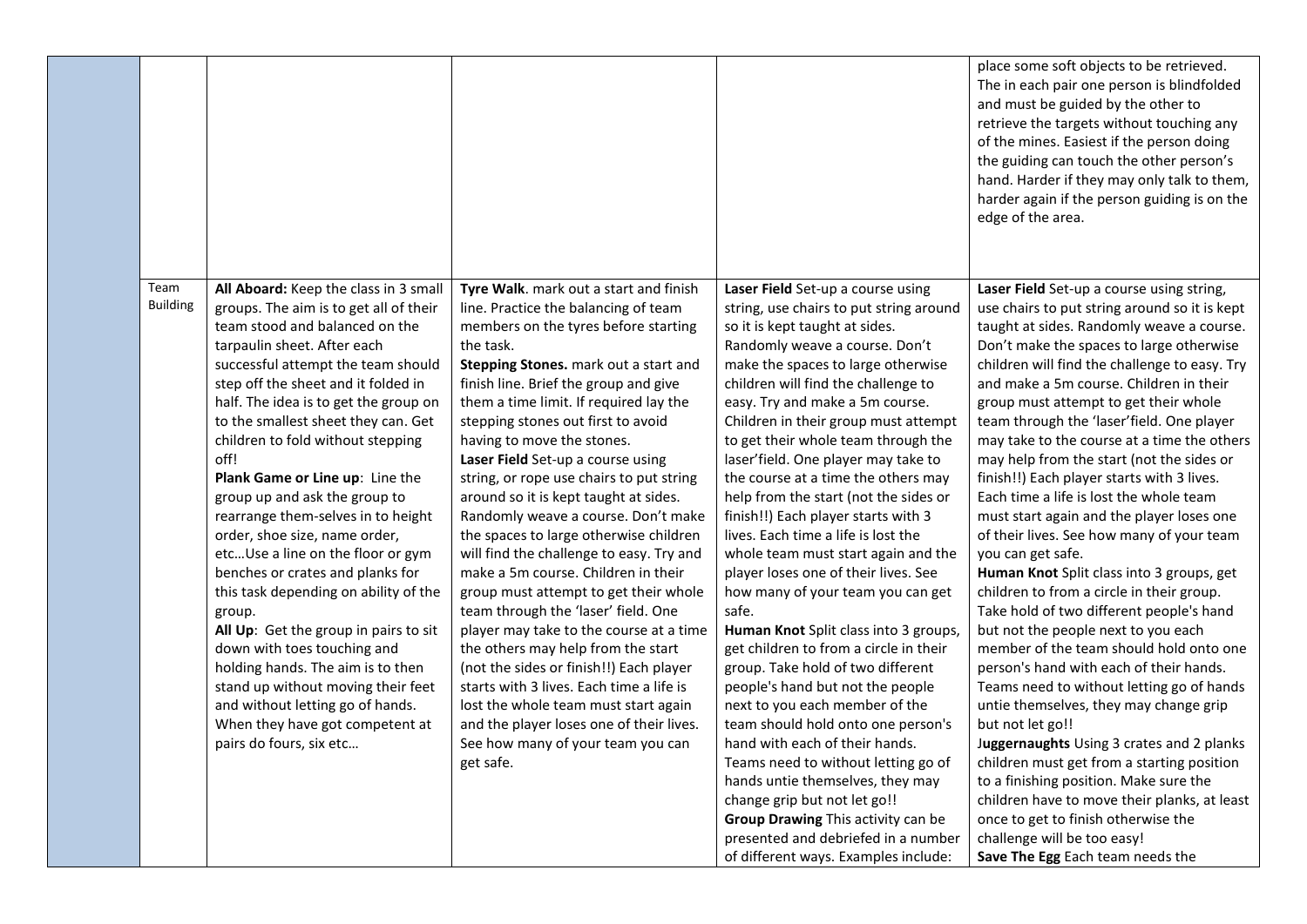| teamwork; individual differences,<br>following equipment<br>diversity, problem solving or<br>Equipment: An egg, two balloons, a roll of<br>planning. The only equipment<br>Sellotape, some elastic bands, two straws<br>needed are some drawings of shapes<br>and 4 pieces of paper |  |
|-------------------------------------------------------------------------------------------------------------------------------------------------------------------------------------------------------------------------------------------------------------------------------------|--|
|                                                                                                                                                                                                                                                                                     |  |
|                                                                                                                                                                                                                                                                                     |  |
|                                                                                                                                                                                                                                                                                     |  |
|                                                                                                                                                                                                                                                                                     |  |
| and a large chalk board or flip chart<br>Description: The group has 20 mins to                                                                                                                                                                                                      |  |
| which is visible to all. Divide the<br>make a vehicle to carry the egg. The                                                                                                                                                                                                         |  |
| vehicle should be strong enough to<br>group into three small groups:                                                                                                                                                                                                                |  |
| withstand a fifteen-foot drop onto<br>• Drawers. The drawers attempt to                                                                                                                                                                                                             |  |
| recreate one of the pre-drawn<br>concrete. Can you save the egg from                                                                                                                                                                                                                |  |
| cracking?<br>designs which they cannot see. They                                                                                                                                                                                                                                    |  |
| can only draw and listen. They may                                                                                                                                                                                                                                                  |  |
| not talk and they stand with their                                                                                                                                                                                                                                                  |  |
| backs to the group so they cannot                                                                                                                                                                                                                                                   |  |
| receive nonverbal messages.                                                                                                                                                                                                                                                         |  |
| • Talkers. The talkers attempt to                                                                                                                                                                                                                                                   |  |
| describe the design to the drawers.                                                                                                                                                                                                                                                 |  |
| The talkers also do not see the                                                                                                                                                                                                                                                     |  |
| design.                                                                                                                                                                                                                                                                             |  |
| • Viewers. The viewers are the only                                                                                                                                                                                                                                                 |  |
| ones to see the design. They may not                                                                                                                                                                                                                                                |  |
| talk and must communicate                                                                                                                                                                                                                                                           |  |
| nonverbally. The talkers may                                                                                                                                                                                                                                                        |  |
| question the viewers who must                                                                                                                                                                                                                                                       |  |
| respond nonverbally. The viewers                                                                                                                                                                                                                                                    |  |
| may not draw the design in the air or                                                                                                                                                                                                                                               |  |
| use any other nonverbal                                                                                                                                                                                                                                                             |  |
| communication which actually shows                                                                                                                                                                                                                                                  |  |
| the design. The initiative is complete                                                                                                                                                                                                                                              |  |
| when the viewers are satisfied with                                                                                                                                                                                                                                                 |  |
|                                                                                                                                                                                                                                                                                     |  |
| what the drawers have created.<br>Light a fairy fire and keep it going<br>Cooking on a camp fire (roast food)<br>Prepare and light a campfire with supervision                                                                                                                      |  |
| Key skills to<br>Using<br>Roast food on a fire with support<br>Fire for<br>Make and tend a fire safely                                                                                                                                                                              |  |
| progress-<br>Cooking                                                                                                                                                                                                                                                                |  |
| cooking<br>Led by                                                                                                                                                                                                                                                                   |  |
| and fire<br>Forest                                                                                                                                                                                                                                                                  |  |
| lighting<br>School                                                                                                                                                                                                                                                                  |  |
| Lead                                                                                                                                                                                                                                                                                |  |
| Eco/Scie<br>. Learn about pollination and how bright colours attract wildlife.<br>. Learning about pond-life and life cycles of amphibians linked to science.<br>Key skills to                                                                                                      |  |
| . Weaving bright patterns onto wicker/willow fences (or weave indoors then attach to<br>•Pond-dipping - any wildlife in pond?<br>nce and<br>progress-                                                                                                                               |  |
| fence) to attract wildlife.<br>•Identifying plants and parts of plants<br>nature<br>Understand                                                                                                                                                                                      |  |
|                                                                                                                                                                                                                                                                                     |  |
| .Studying flowers and learning about how they're pollinated.<br>. Pond dipping - filtration and PH levels<br>ing nature                                                                                                                                                             |  |
| •Study/sketch flowers in wild area<br>.Look at plant growth.<br>and the<br>.Reproduction in plants - dissecting flowers.<br>.Make bug hotels to encourage insects.                                                                                                                  |  |